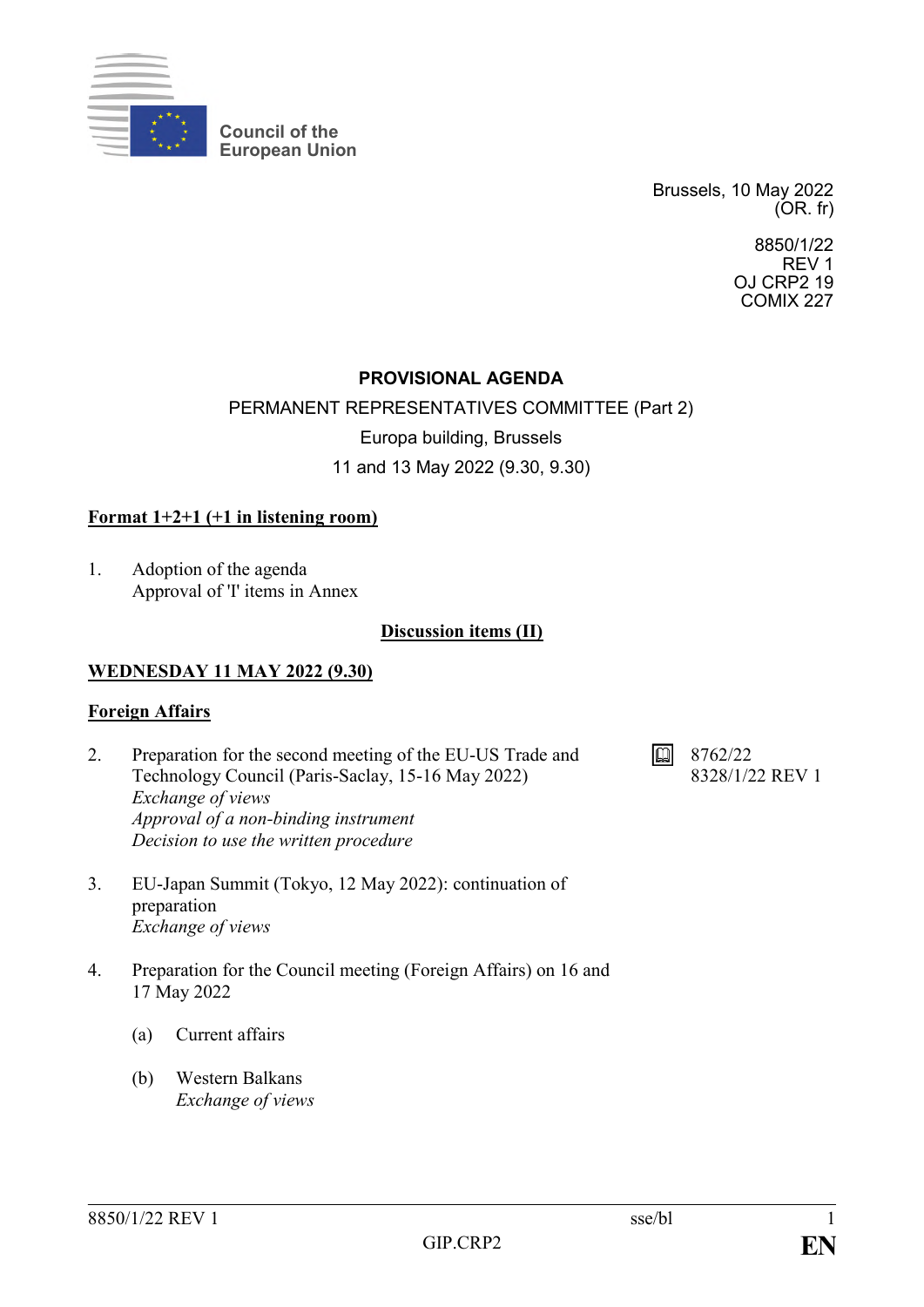- (c) Russian aggression against Ukraine *Exchange of views*
- (d) Implementation of the Strategic Compass with a focus on the future of CSDP missions and operations *Exchange of views*
- (e) Other items in connection with the Council meeting
- 8. Preparation for the Council meeting (Foreign Affairs/Development) on 20 May 2022
	- (a) Global implications of the Russian aggression against Ukraine with a focus on food security and the multilateral response *Exchange of views*
	- (b) Other items in connection with the Council meeting
- 9. Council meeting (Foreign Affairs/Trade) on 3 June 2022: agenda

# **General Affairs**

6. Council meeting (General Affairs/Cohesion) on 2 June 2022: agenda

## **New item**

79. Regulations amending Regulations (EU) 2021/953 and (EU) 2021/954 on the EU Digital COVID Certificate *Preparation for the trilogue*

# **Economic and Financial Affairs**

10. Regulation on digital operational resilience for the financial sector (DORA) *Presidency debriefing on the outcome of the trilogue*

# Any other business

 $\overline{O}$ 

 $\overline{O}$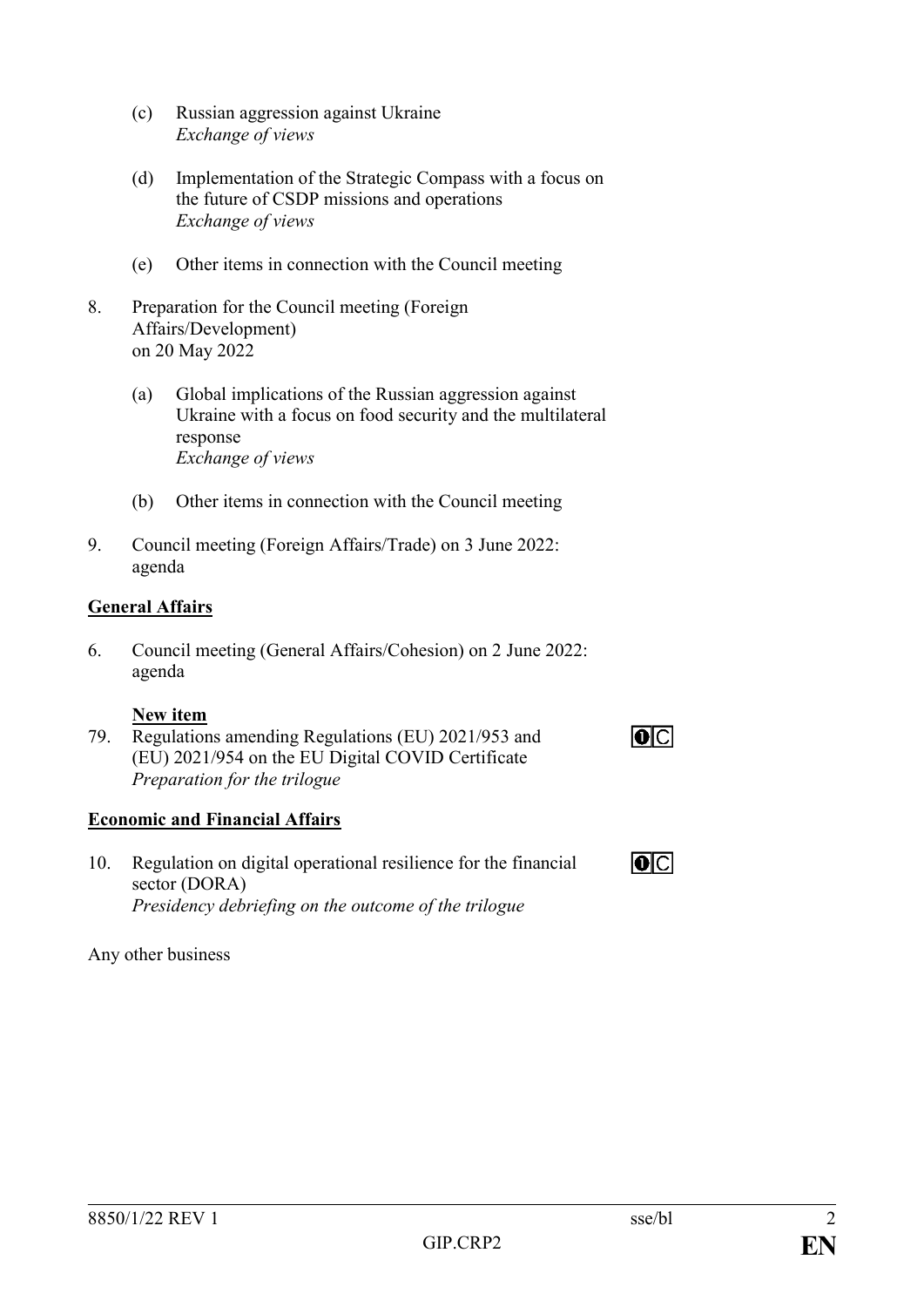## **FRIDAY 13 MAY 2022 (9.30)**

### **Justice and Home Affairs**

11. European Union Agency for the Operational Management of Large-Scale IT Systems in the Area of Freedom, Security and Justice (eu-LISA) *Exchange of views with the Executive Director*

### **Economic and Financial Affairs**

- 12. Preparation for the Council meeting (Economic and Financial Affairs) on 24 May 2022
	- (a) Economic and financial aspects of the Ukraine crisis *Exchange of views*

| (b) |      | (poss.) Directive on ensuring a global minimum level of<br>taxation for multinational groups in the Union<br>General approach                              | 8778/22<br>8779/22 |
|-----|------|------------------------------------------------------------------------------------------------------------------------------------------------------------|--------------------|
| (c) |      | (poss.) European Long-Term Investment Fund (ELTIF)<br>General approach                                                                                     | 8839/22<br>8840/22 |
| (d) |      | (poss.) Economic recovery                                                                                                                                  |                    |
|     | (i)  | State of play regarding the implementation of the<br><b>RRF</b><br>Exchange of views                                                                       |                    |
|     | (ii) | <b>Council Implementing Decisions</b><br><b>Adoption</b>                                                                                                   |                    |
| (e) |      | Follow-up to the meeting of G20 finance ministers and<br>central bank governors<br>Information from the Presidency and the Commission<br>Exchange of views | 8834/22            |

(f) Other items in connection with the Council meeting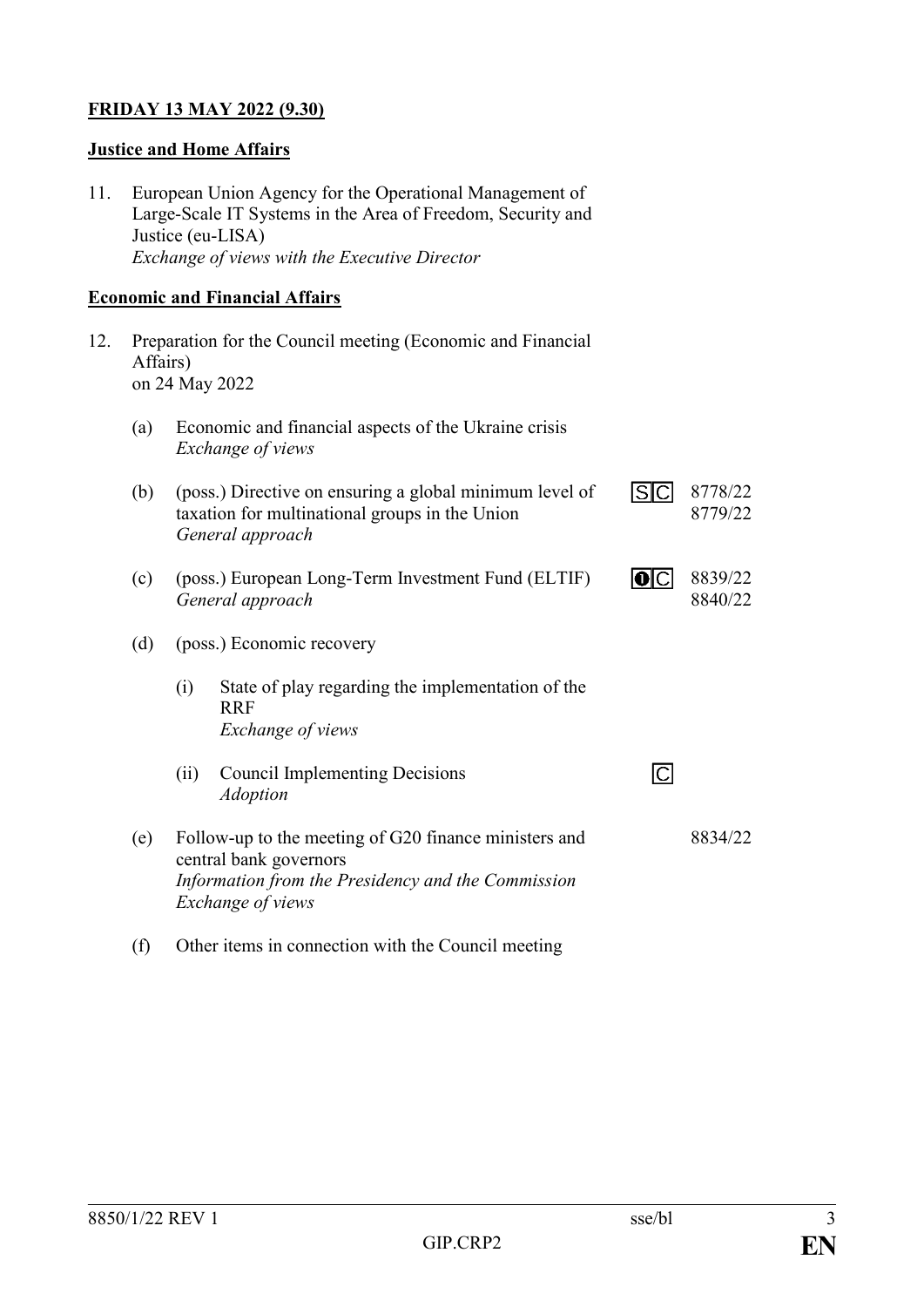# **Foreign Affairs**

| 2.  |     | (poss.) Preparation for the second meeting of the EU-US Trade<br>and Technology Council<br>(Paris-Saclay, 15-16 May 2022)<br>Exchange of views<br>Approval of a non-binding instrument<br>Decision to use the written procedure | $\mathbb{Q}$ | 8762/22<br>8328/1/22 REV 1 |
|-----|-----|---------------------------------------------------------------------------------------------------------------------------------------------------------------------------------------------------------------------------------|--------------|----------------------------|
| 80. |     | <b>New item</b><br>Regulation on temporary trade liberalisation between the EU<br>and Ukraine<br>Analysis of the final compromise text with a view to agreement                                                                 | IOIC         | 8879/22                    |
|     |     | <b>Economic and Financial Affairs</b>                                                                                                                                                                                           |              |                            |
| 13. |     | Regulation on markets in crypto-assets (MiCA)<br>Preparation for the trilogue                                                                                                                                                   | IOIC         | 8717/22                    |
| 14. |     | Regulation establishing the European Union Single Window<br><b>Environment for Customs</b><br>Preparation for the trilogue                                                                                                      | O C          | 8774/22                    |
|     |     | Any other business                                                                                                                                                                                                              |              |                            |
|     |     | $\mathbf{o}$                                                                                                                                                                                                                    |              |                            |
|     |     | $\Omega$<br>$\mathbf 0$                                                                                                                                                                                                         |              |                            |
|     |     | The following items are withdrawn:                                                                                                                                                                                              |              |                            |
|     |     | <b>General Affairs</b>                                                                                                                                                                                                          |              |                            |
| 5.  |     | Preparation for the Council meeting (General Affairs) on<br>23 May 2022                                                                                                                                                         |              |                            |
|     | (a) | Values of the Union in Hungary: Article 7(1) TEU<br>(reasoned proposal)<br><b>Hearing</b>                                                                                                                                       |              | 8473/22                    |
|     | (b) | Conference on the Future of Europe<br>Information from the Presidency<br>Exchange of views                                                                                                                                      |              |                            |
|     | (c) | (poss.) Regulation on the transparency and targeting of<br>political advertising<br>Policy debate                                                                                                                               | IOIC         | 8823/22                    |
|     | (d) | Other items in connection with the Council meeting                                                                                                                                                                              |              |                            |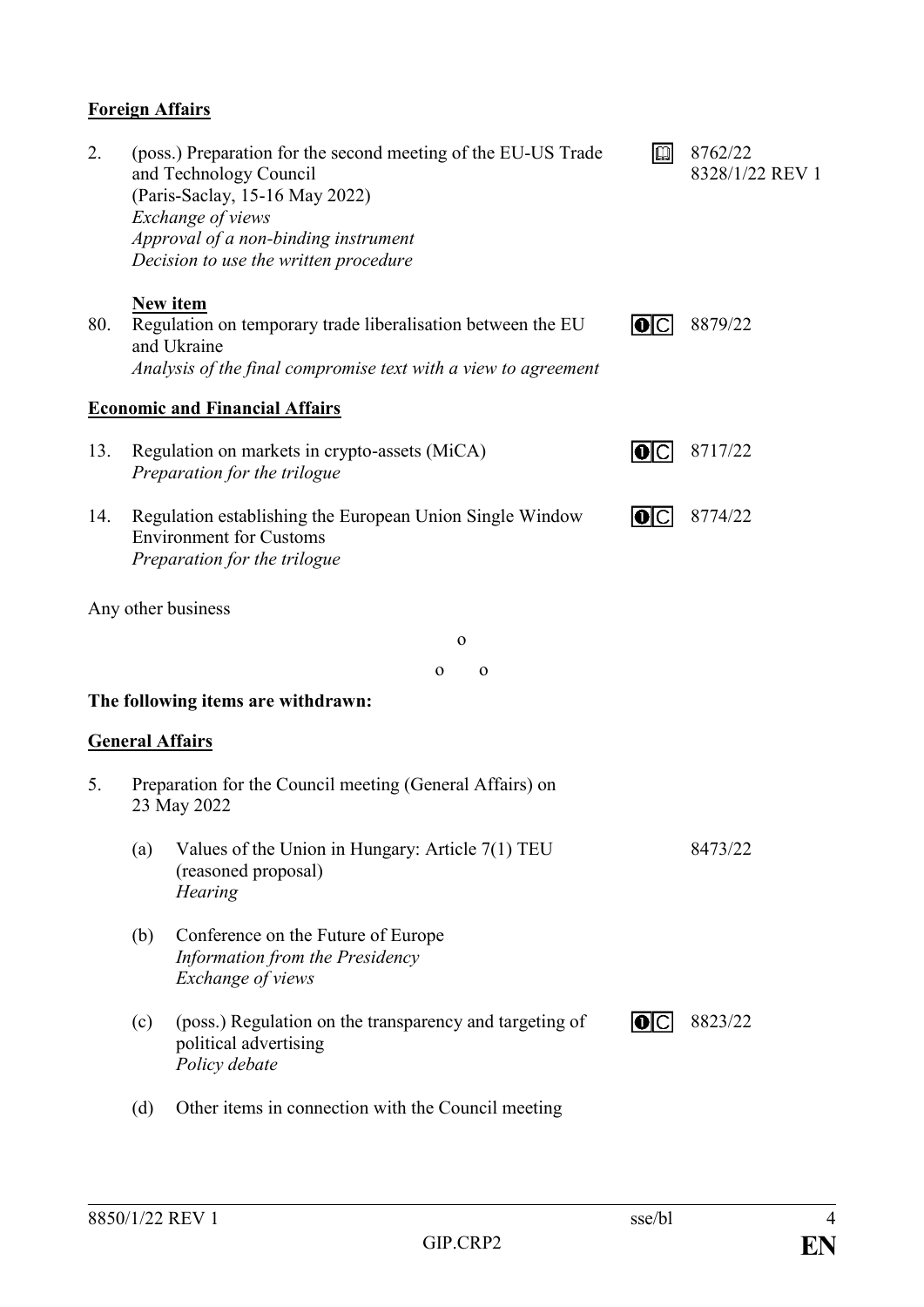7. Relations with the EP (May 2022) *Debriefing*

o

o o

### **In the margins of Coreper:**

### **WEDNESDAY 11 MAY 2022 (15:45)**

### **SCHENGEN MIXED COMMITTEE**

## **General Affairs**

Regulations amending Regulations (EU) 2021/953 and (EU) 2021/954 on the EU Digital COVID Certificate *Policy debate*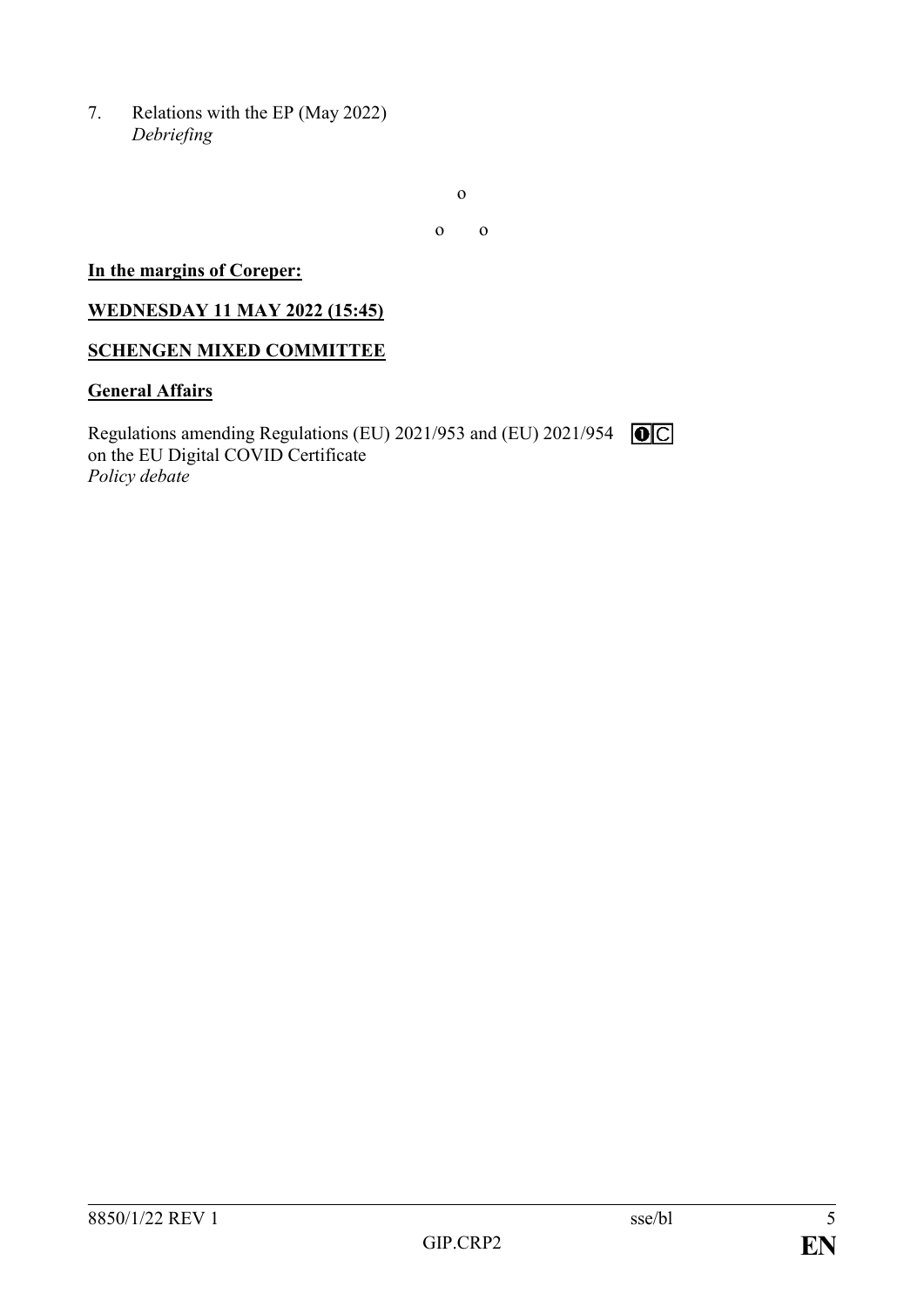# **Non-discussion items (I)**

# **WEDNESDAY 11 MAY 2022**

## **Judicial Affairs**

| 15. | Case C-61/22 RL v Landeshauptstadt Wiesbaden (referring<br>court: Wiesbaden Administrative Court, Germany)<br>Information note for the Permanent Representatives Committee<br>(Part 2)                                               |             | 8689/22<br><b>JUR</b><br>JAI     |
|-----|--------------------------------------------------------------------------------------------------------------------------------------------------------------------------------------------------------------------------------------|-------------|----------------------------------|
| 16. | Judgments of the General Court of 27 April 2022 in 11<br>annulment cases concerning the restrictive measures against the<br>Democratic Republic of Congo<br>Information note for the Permanent Representatives Committee<br>(Part 2) |             | 8785/22<br><b>JUR</b>            |
|     | <b>Institutional affairs</b>                                                                                                                                                                                                         |             |                                  |
| 17. | <b>Minutes of Council meetings</b><br>Approval                                                                                                                                                                                       | $\boxed{D}$ |                                  |
|     | ECOFIN of 15 March 2022                                                                                                                                                                                                              |             | 7231/2/22 REV 2<br>7231/22 ADD 1 |
|     | <b>Appointments</b>                                                                                                                                                                                                                  |             |                                  |
| 18. | One alternate member (IT) of the Committee of the Regions<br><b>Adoption</b>                                                                                                                                                         |             | 8488/22<br>8480/22<br><b>CDR</b> |
| 19. | A member (EE) of the European Economic and Social<br>Committee<br><b>Adoption</b>                                                                                                                                                    |             | 8555/22<br>8553/22<br><b>CES</b> |
| 20. | A member (ES) of the European Economic and Social<br>Committee<br><b>Adoption</b>                                                                                                                                                    |             | 8574/22<br>8571/22<br><b>CES</b> |
|     | <b>Other</b>                                                                                                                                                                                                                         |             |                                  |
| 21. | Attendance of third parties at the meeting of the JHA<br>Counsellors' Working Party on JHA Information Exchange<br>(IXIM) on 11 May 2022<br><i>Approval</i>                                                                          |             | 8782/22<br><b>IXIM</b>           |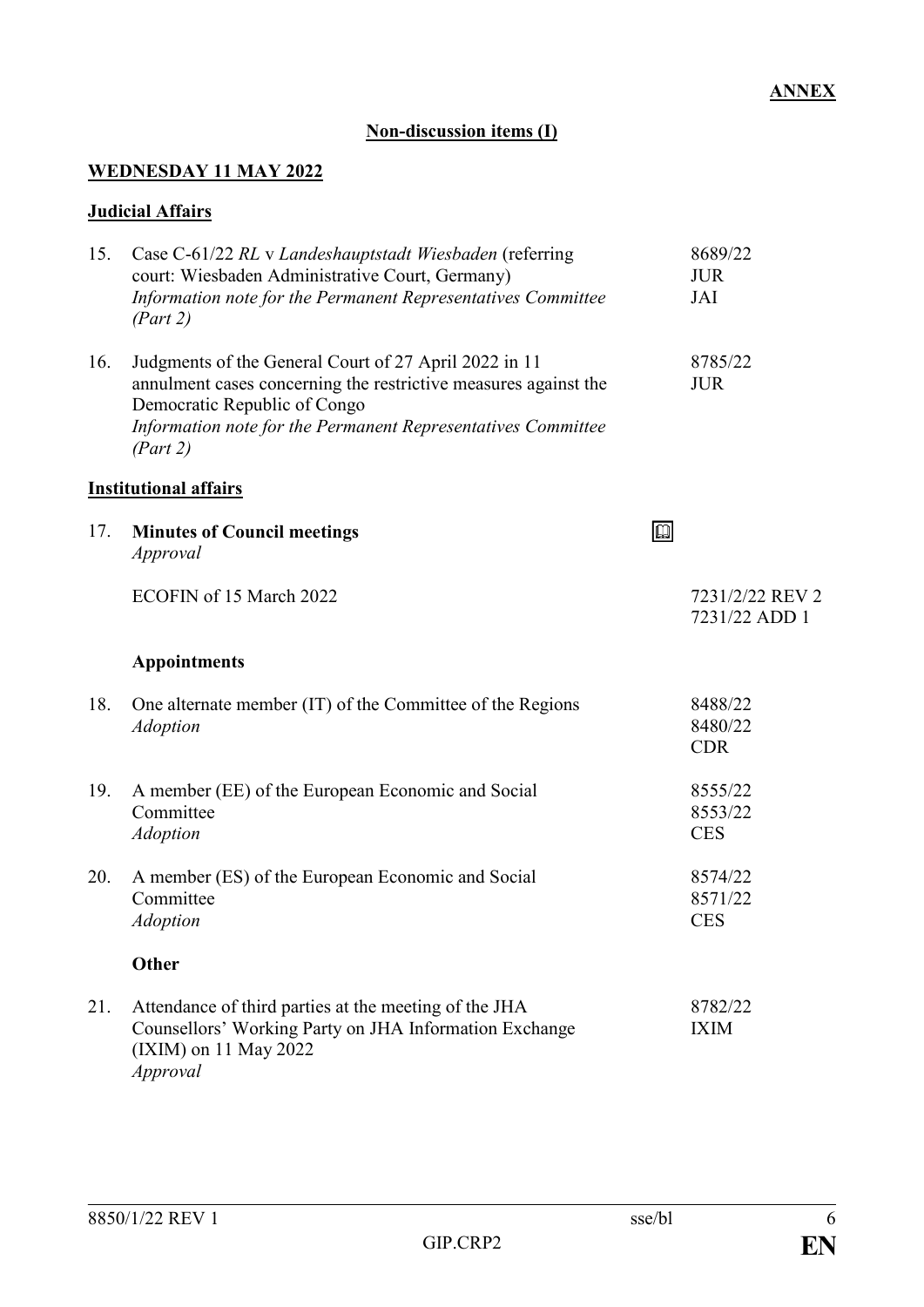| 22. | Attendance of third parties at the meeting of the United Nations<br>Working Party on 12 May 2022<br>Approval                                              |                | 8570/22<br><b>CONUN</b>                                  |
|-----|-----------------------------------------------------------------------------------------------------------------------------------------------------------|----------------|----------------------------------------------------------|
| 23. | Attendance of third parties at the meeting of the Working Party<br>on the 2030 Agenda for Sustainable Development (WP 2030) on<br>18 May 2022<br>Approval |                | 8787/22<br><b>SUSTDEV</b>                                |
| 24. | Attendance of a third party at the Export Credits Group meeting<br>on 10 June 2022<br>Approval                                                            |                | 8575/22<br><b>CCG</b>                                    |
|     | <b>Transparency</b>                                                                                                                                       |                |                                                          |
| 25. | Complaint 717/2021/DL to the European Ombudsman - reply to<br>the Ombudsman's recommendation<br>Approval                                                  |                | $8632/22 + ADD 1$<br>8087/22<br>API<br><b>INF</b>        |
| 26. | Complaint 1703/2021/AMF to the European Ombudsman -<br>reply<br>Approval                                                                                  |                | 8633/22<br>7220/22<br>API<br><b>INF</b>                  |
| 27. | Complaint 1499/2021/SF to the European Ombudsman – Reply<br>to the Ombudsman's recommendation<br>Approval                                                 |                | 8612/22<br>8248/22<br>API<br><b>INF</b>                  |
| 28. | 20th Annual report on public access to documents<br>Approval                                                                                              |                | 8681/22<br>$8196/22 + COR$ 1<br><b>API</b><br><b>INF</b> |
|     | <b>Economic and Financial Affairs</b>                                                                                                                     |                |                                                          |
| 29. | Transfer No DEC 10/2022 (Section III – Commission)<br>Approval                                                                                            | $\overline{C}$ | 8443/22<br>8257/22<br><b>FIN</b>                         |
| 30. | Transfer No DEC 11/2022 (Section III – Commission)<br>Approval                                                                                            | C              | 8445/22<br>8258/22<br><b>FIN</b>                         |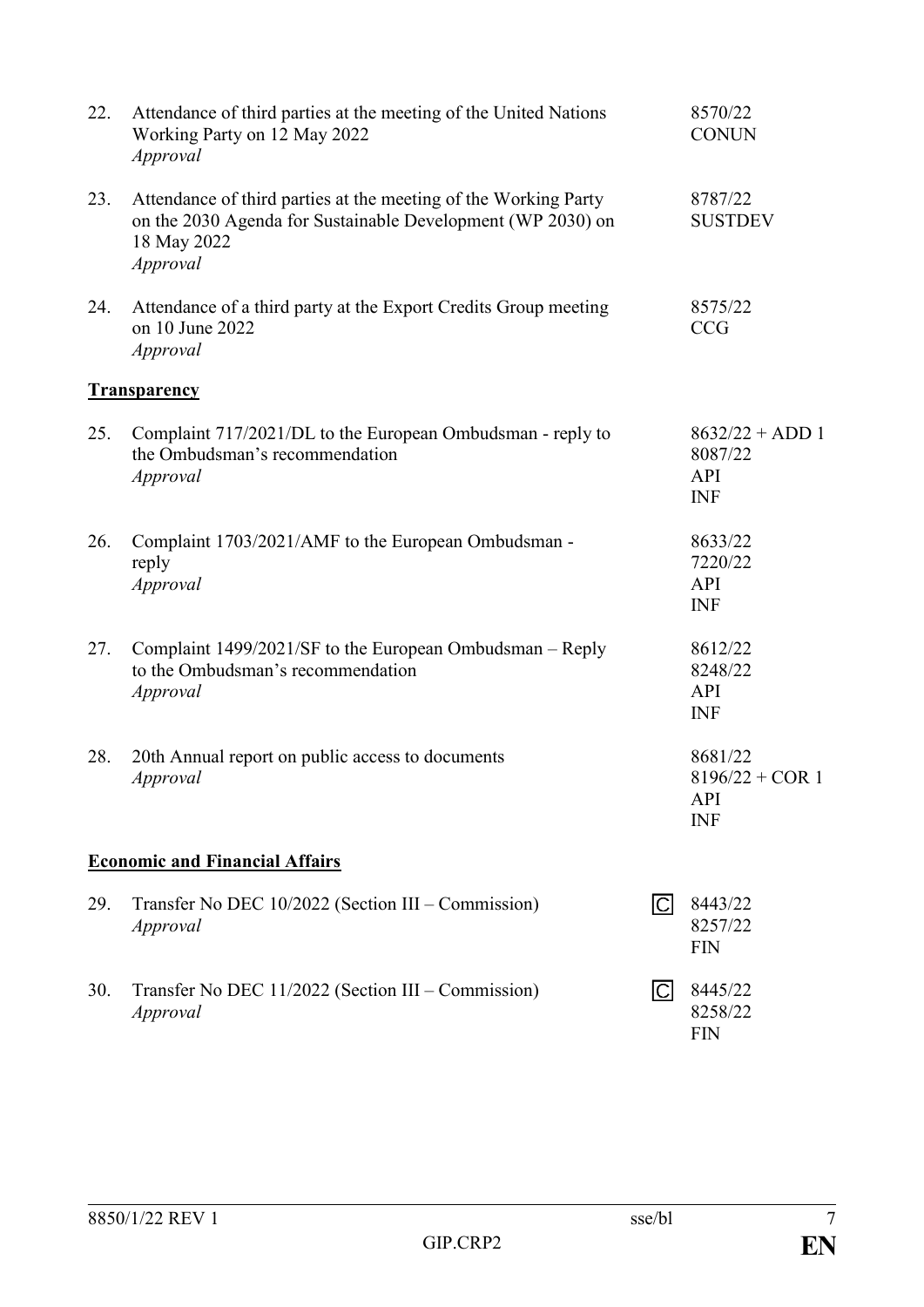| 31.           |                                                                                                                                                                                                                                                                                                                                                                    | Council position on draft amending budget No 3 to the general<br>budget for 2022: Financing of the costs of receiving people<br>fleeing Ukraine<br><b>Adoption</b>                 | S <sub>C</sub>           | 8446/22<br>8447/22<br>8317/22<br><b>FIN</b> |
|---------------|--------------------------------------------------------------------------------------------------------------------------------------------------------------------------------------------------------------------------------------------------------------------------------------------------------------------------------------------------------------------|------------------------------------------------------------------------------------------------------------------------------------------------------------------------------------|--------------------------|---------------------------------------------|
|               |                                                                                                                                                                                                                                                                                                                                                                    | <b>General Affairs</b>                                                                                                                                                             |                          |                                             |
| 32.           |                                                                                                                                                                                                                                                                                                                                                                    | EP Resolutions and decisions (May 2022)                                                                                                                                            |                          | 6393/22<br>$+$ COR 1 REV 1<br>PE-RE         |
| <b>Health</b> |                                                                                                                                                                                                                                                                                                                                                                    |                                                                                                                                                                                    |                          |                                             |
| 33.           |                                                                                                                                                                                                                                                                                                                                                                    | Joint statement with the United States of America on an Agenda<br>for Beating the Global Pandemic<br>Approval of a non-binding instrument<br>Decision to use the written procedure | $\mathbb{Q}$             | 8666/22<br><b>SAN</b>                       |
|               |                                                                                                                                                                                                                                                                                                                                                                    | <b>Foreign Affairs</b>                                                                                                                                                             |                          |                                             |
| 34.           |                                                                                                                                                                                                                                                                                                                                                                    | Agreement with New Zealand regarding the modifications in the<br>EU's tariff rate quotas in the WTO schedule following Brexit                                                      |                          | $7908/22 + ADD 1$<br><b>WTO</b>             |
|               | (a)                                                                                                                                                                                                                                                                                                                                                                | Council Decision on the signing<br><b>Adoption</b>                                                                                                                                 | $\Box$                   | 7909/22<br>7911/22                          |
|               | (b)                                                                                                                                                                                                                                                                                                                                                                | Council Decision on the conclusion<br>Request for the consent of the European Parliament                                                                                           | $\overline{\mathsf{C}}$  | 7910/22<br>7911/22                          |
| 35.           | Proposed opening of a European Union Delegation to Oman<br>Approval                                                                                                                                                                                                                                                                                                |                                                                                                                                                                                    | 8017/22<br><b>MOG</b>    |                                             |
| 36.           | Memorandum of understanding with USAID on Power Africa<br>Authorisation to sign a non-binding instrument                                                                                                                                                                                                                                                           |                                                                                                                                                                                    | 8724/22<br><b>DEVGEN</b> |                                             |
| 37.           | Final Declaration of the Water Conference in Dushanbe<br>Authorisation to negotiate a non-binding instrument                                                                                                                                                                                                                                                       |                                                                                                                                                                                    | 8770/22<br><b>DEVGEN</b> |                                             |
| 38.           | Council Decision on the signing of the Accession Protocol to the<br>8542/22<br>Framework Agreement on Comprehensive Partnership and<br>12971/14<br>Cooperation between the European Community and its Member<br>12974/14<br>States, of the one part, and the Republic of Indonesia, of the<br><b>COASI</b><br>other part<br>Adoption of the Irish-language version |                                                                                                                                                                                    |                          |                                             |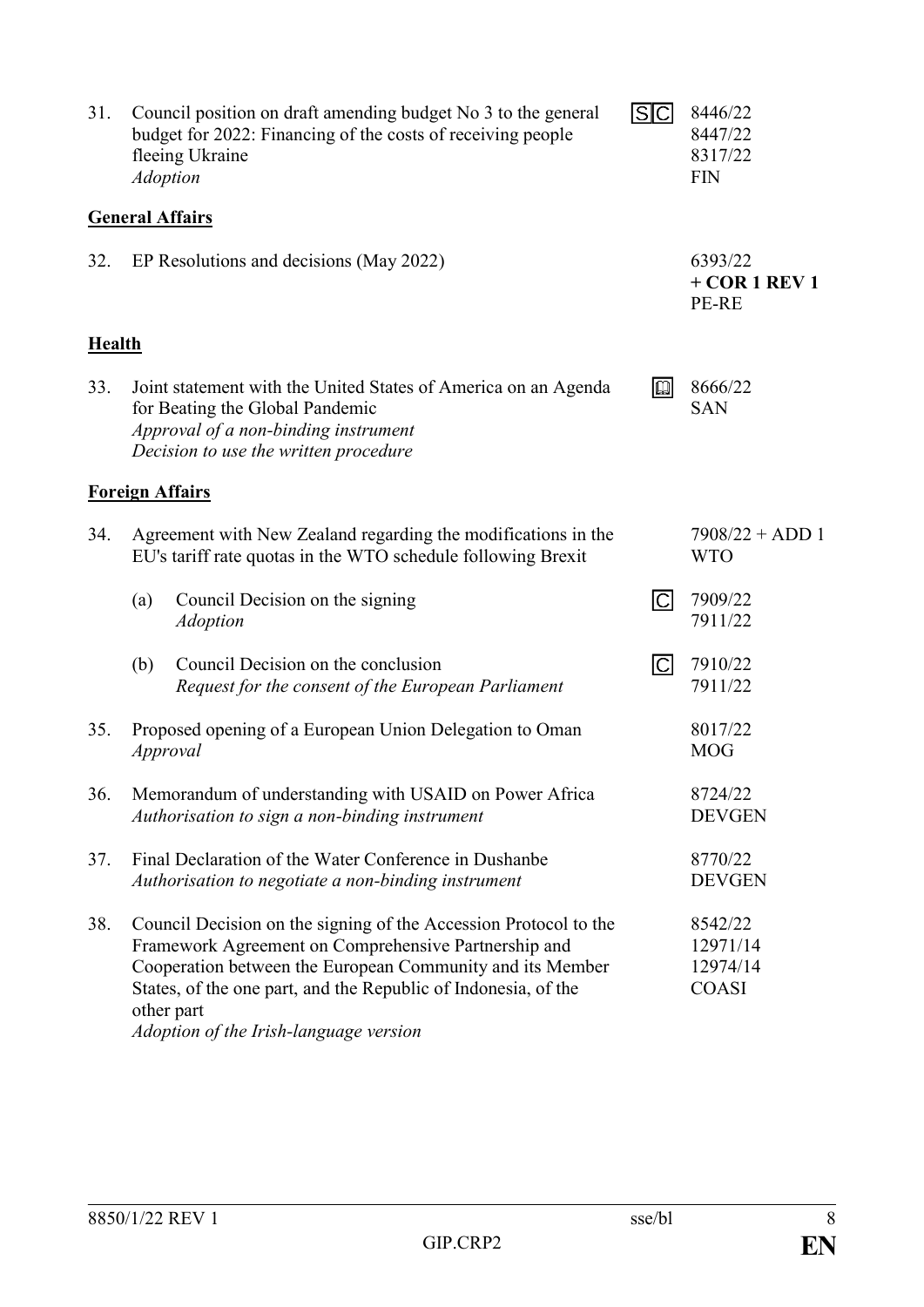| 39. | EU-Armenia Partnership Council<br>(Brussels, 18 May 2022)<br>Establishment of the EU position                                                                                                                        |              | 8737/22<br><b>COEST</b>                                 |
|-----|----------------------------------------------------------------------------------------------------------------------------------------------------------------------------------------------------------------------|--------------|---------------------------------------------------------|
| 40. | 14th meeting of the EU-Jordan Association Council<br>Establishment of the EU position                                                                                                                                |              | 8768/22<br><b>MAMA</b>                                  |
| 41. | Conclusions on an EU Strategic Approach in support of<br>Disarmament, Demobilisation and Reintegration of Former<br>Combatants (DDR)<br>Approval                                                                     |              | 8719/22<br>8718/22<br><b>CIVCOM</b><br><b>CSDP/PSDC</b> |
| 42. | Council Decision amending the term of office of the Chairman<br>of the Military Committee of the European Union<br>Decision to use the written procedure for the adoption                                            | $\mathbb{Q}$ | 8421/22<br>8471/22<br><b>EUMC</b><br><b>CSDP/PSDC</b>   |
| 43. | EU-Canada Joint Ministerial Committee (Brussels,<br>16 May 2022) - joint statement<br>Approval of a non-binding instrument<br>Decision to use the written procedure                                                  | $\mathbb{Q}$ | 8754/22<br>8753/22<br><b>COTRA</b>                      |
| 44. | PSC Decision EUAM UKRAINE/1/2022 extending the mandate<br>of the Head of Mission of the EUAM Ukraine<br>Decision to publish in the Official Journal                                                                  | $\boxed{1}$  | 8268/22<br>8159/22<br><b>PSC DEC</b>                    |
| 45. | Council Decision in support of a process of confidence-building<br>leading to the establishment of a zone free of nuclear weapons<br>and all other weapons of mass destruction in the Middle East<br><b>Adoption</b> |              | $8077/22 + COR$ 1<br>8076/22<br><b>CORLX</b>            |
| 46. | Council Decision concerning restrictive measures against cyber-<br>attacks threatening the Union or its Member States - renewal<br><b>Adoption</b>                                                                   |              | 8411/22<br>8410/22<br><b>CORLX</b>                      |
| 47. | Council Implementing Decision and Regulation concerning<br>restrictive measures in view of the situation in South Sudan<br><b>Adoption</b>                                                                           |              | 8565/22<br>8423/22<br>8425/22<br><b>CORLX</b>           |